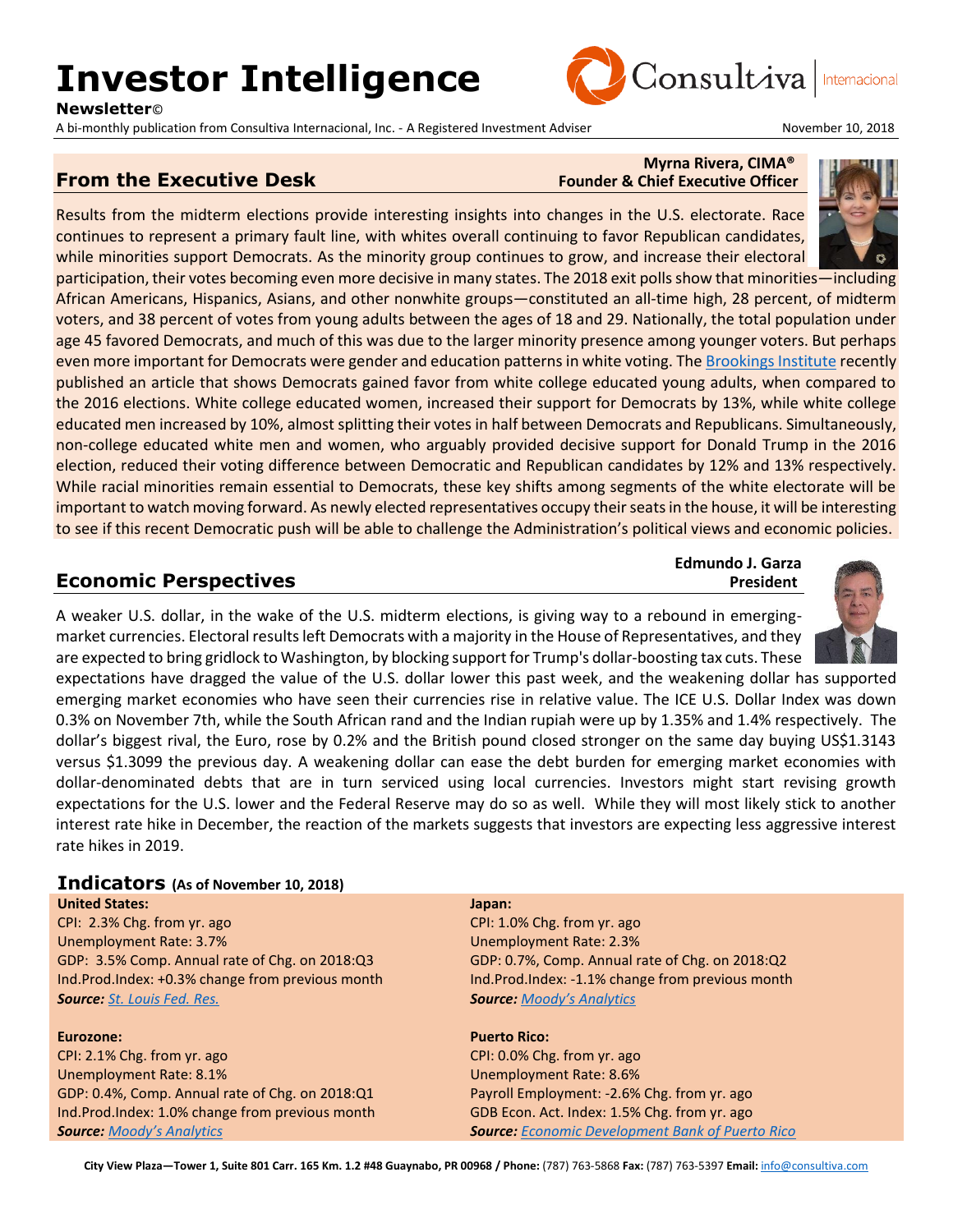|                      |                                                                                                                                                                                                                                                                                                                                                                                                                                                   | Evangeline Dávila, CIMA <sup>®</sup>           |  |
|----------------------|---------------------------------------------------------------------------------------------------------------------------------------------------------------------------------------------------------------------------------------------------------------------------------------------------------------------------------------------------------------------------------------------------------------------------------------------------|------------------------------------------------|--|
| <b>Market Recap</b>  |                                                                                                                                                                                                                                                                                                                                                                                                                                                   | <b>Chief Research &amp; Investment Officer</b> |  |
| <b>Stocks:</b>       | Market volatility returned in October. The S&P 500 moved up or down by more than 1% in a<br>single day on ten occasions last month $-$ two more times than in the whole of 2017. The S&P<br>500 ended the month down 6.8%, which now leaves the index up 3.0% year-to-date in total<br>return terms. All other equity markets also fell on the month and value outperformed growth.                                                               |                                                |  |
| <b>Bonds:</b>        | The US 10-year Treasury yield breached 3.2% in October. Most of the increase in yields was driven by real<br>rates moving higher, rather than concerns over rising inflation. In fact, the headline consumer price index<br>fell to 2.3% year on year in October. Thus, the increase in 10-year Treasury yields was for positive reasons,<br>which suggests the growth outlook is still healthy. The Global Aggregate Bond index ended down 1.1%. |                                                |  |
| <b>Alternatives:</b> | Performance of the natural resources sector was flat during October. The S&P US REIT index showed Real<br>Estate dropped by -2.5%. Gold prices were up 1.86% at the end of the month from September 28. Because<br>gold is bought and sold in U.S. dollars, its price typically increases when the greenback loses strength.                                                                                                                      |                                                |  |

#### **Ernesto Villarini Baquero, MBA The Advisor's Corner** *Advisor's* **Corner** *Advisor & Managing Director*

We trust social entrepreneurs and impact investors moved to vote this past week in U.S. midterm elections. Government at all levels impact the work they do and the assets they invest in. The United Nations [Sustainable Development Goals\(](https://www.un.org/sustainabledevelopment/sustainable-development-goals/)SDGs) provide a list of issues that are part of the business model of socially motivated entrepreneurs or integrated into the investment strategies of impact investors. The SDGs cover



broad challenges such as economic inclusion, diminishing natural resources, geopolitical instability, environmental degradation and the impacts of climate change. Governments should facilitate sustainable development and support businesses investing in that direction. The right policymakers understand there's a business case to be made for aligning companies with the SDGs and it focuses on the following: Business Growth - while growth is tied to the SDGs at a macro level, entrepreneurs can also act at a local level to pursue these goals. For example, when a dairy farm invests in a watershed to replenish the aquifer water it uses and commits to providing access to clean water to the surrounding communities, they align with SDG No.6 – Clean Water and Sanitation. In securing the water supply needed for dairy production, they also invested in the community and strengthen their brand. Risk – Each SDG represents a risk area for businesses. Supply chains are particularly exposed to the effects of climate change and geopolitical instability. Investing in organic recycling, local food production and partnerships with local food banks, can help mitigate the risk of supply chain disruptions. Taking these measures is aligned with SDGs 12, 13, 14, and 15. Purpose - Running a profitable business should not be at odds with creating value for others. Businesses can work with government to pursue shared outcomes. When a company focuses on sustainable development it challenges itself to act as a catalyst for innovation, engage and motivate employees, and open new markets and opportunities for growth over the long-term. Companies deploying renewable energy solutions exemplify the pursuit of SDG No.7; making clean and affordable energy available. Judging by the business momentum, you would think a future of cheap and clean energy is assured but ignoring the government's hand in this transition would be thoughtless and naïve. Investment advisors should educate investors on sustainability principals, specially decision makers at public corporations, universities and employee pension systems, which are some of the biggest investors in the world. However, voting for the right government officials gives us an even stronger start as they can integrate SDGs in public policy and put the best people in charge of administration.

### **What to Do?**

The positive U.S. stock market trend seen in September, had an abrupt end in October. However, volatility was within the expected range and the general mood improved as we approach the U.S. midterm elections. International developed and developing markets still lag behind expectations and political developments have increased concerns over an increasingly divided Europe over the topics of immigration and economic policy. What we have experience in 2018 should encourage investors to adhere to a total portfolio approach and keep a long-term outlook. A*mid an uncertain scenario we continue to recommend prudent asset allocation and risk assessment, based on future capital needs, for plan sponsors, institutions and individual investors. Due diligence reviews and an adherence to a well-developed investment policy remain the most prudent course for long-term investors. Continued fiduciary education is paramount.*